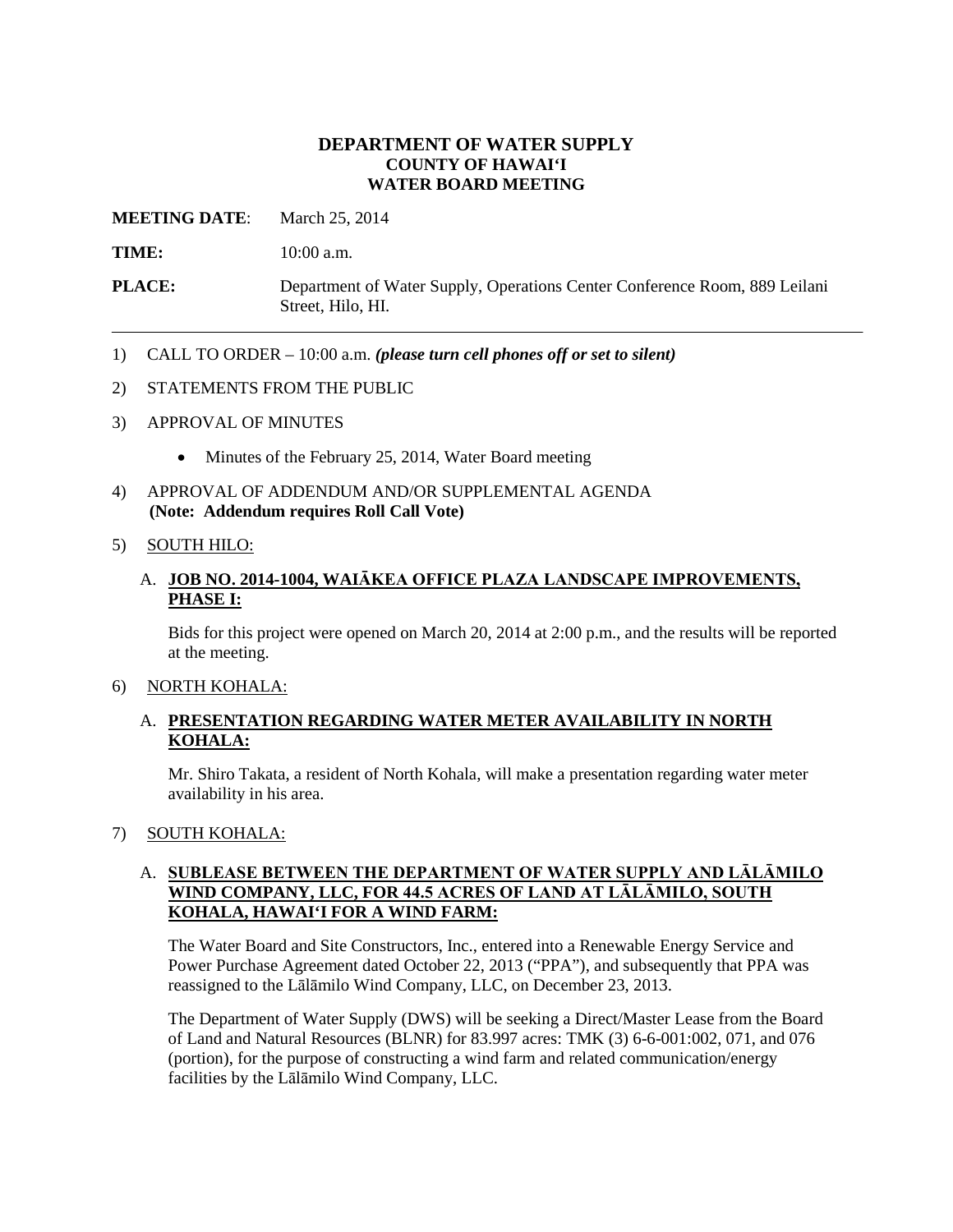In conjunction with that process and the PPA, DWS will seek BLNR's approval to sublet a 44.5 acre portion of TMK (3) 6-6-001: 071 to Lālāmilo Wind Company. DWS and Lālāmilo Wind Company have tentatively negotiated terms of the sublease.

The term of the sublease will be for twenty (20) years; rent shall be either \$6,000 per year or ten (10) percent more than the amount that DWS is charged by the BLNR under the Direct/Master Lease.

Lālāmilo Wind Company understands that these terms and those contained in the draft sublease are subject to approval, and any modifications made by the BLNR in either the Direct/Master Lease or in their approval of the sublease. Lālāmilo Wind Company is requesting that the Water Board conceptually approve the sublease in its present form.

RECOMMENDATION: It is recommended that the Water Board approve *in concept* the sublease of approximately 44.5 acres located on the northeast portion of TMK (3) 6-6-001:071 to Lālāmilo Wind Company, LLC., per the terms contained in the draft sublease subject to the DWS receiving the Direct/Master Lease for the property from the State of Hawaii, Board of Land of Natural Resources (BLNR), and subject to BLNR's approval of the sublease.

# 8) NORTH KONA:

# A. **PRESENTATION BY DEPARTMENT OF WATER SUPPLY ON NATIONAL PARK'S PETITION TO DESIGNATE KEAUHOU AQUIFER AS A GROUND WATER MANAGEMENT AREA:**

Presentation by the Department.

### B. **PRESENTATION BY FORMER BOARD OF LAND AND NATURAL RESOURCES CHAIRPERSON ON NATIONAL PARKS SERVICE'S PETITION TO DESIGNATE KEAUHOU AQUIFER SYSTEM AREA AS A GROUND WATER MANAGEMENT AREA:**

Mr. Peter Young, former Chairperson of the Board of Land and Natural Resources (BLNR), will provide a presentation on the National Parks Service's petition to designate Keauhou Aquifer System as a Ground Water Management Area.

## C. **DISCUSSION BY THE WATER BOARD REGARDING THE FORMULATION OF A RESPONSE TO THE COMMISSION ON WATER RESOURCE MANAGEMENT'S REQUEST FOR CONSULTATION ON THE KALOKO-HONOKŌHAU NATIONAL PARK SERVICE PETITION TO DESIGNATE KEAUHOU AQUIFER SYSTEM AREA (NORTH KONA), HAWAII AS A GROUND WATER MANAGEMENT AREA.**

# 9) MISCELLANEOUS:

# A**. DEPARTMENT'S OPERATING AND CAPITAL IMPROVEMENT BUDGETS FOR FISCAL YEAR 2015:**

The Department's FY2015 Operating and CIP Budgets totaling \$52,188,000.00 and \$32,155,000.00, respectively, have been distributed for the Board's review. Operating revenues include a 2.7% rate increase provided for by the 2010 RW Beck rate study. Consumption is not expected to change from estimates for the current year. Power costs are estimated at \$23,000,000.00, and salaries include increases based on negotiated bargaining unit contracts.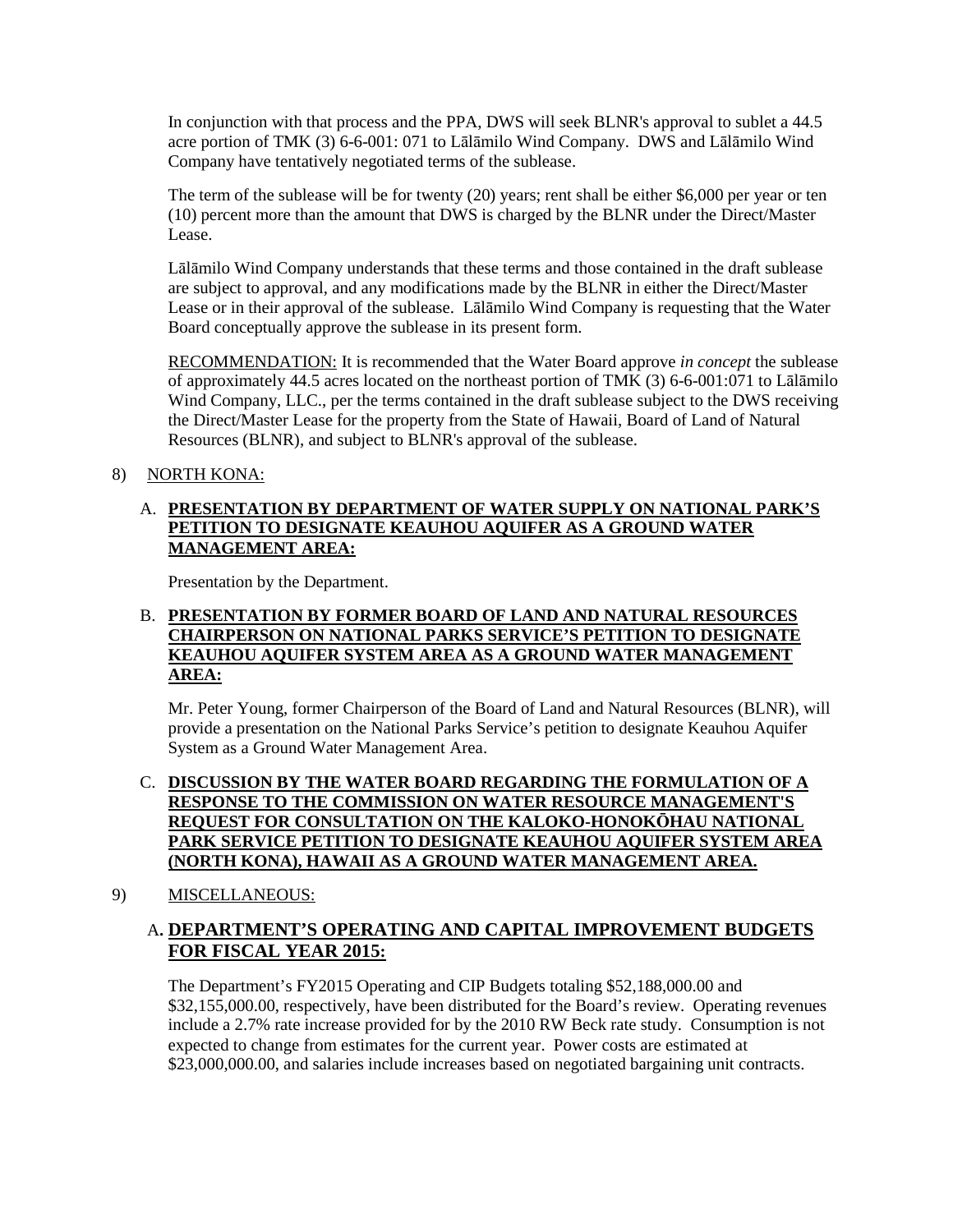RECOMMENDATION: It is recommended that the Water Board approve the Department's FY 2015 Operating budget and 5-year C.I.P. budgets for Fiscal Years 2015-2019 on this first of two readings. A public hearing on the proposed Operating Budget for FY 2015 and 5-Year Capital Improvement Budget for Fiscal Years 2015-2019 will have been held just prior to this regular Water Board meeting.

#### B. **RENEWAL OF CONTRACT FOR MAINTENANCE AGREEMENT – SOUTH KOHALA, HĀMĀKUA, AND LAUPĀHOEHOE SITES (BRANTLEY CENTER, INC.):**

Brantley Center, Inc., presently has a Maintenance Agreement for site maintenance for the Department's South Kohala, Hāmākua, and Laupāhoehoe tank and pump sites. They are requesting to renew the Agreement from July 1, 2014 to June 30, 2015. The rates would be as follows:

|                 | Total:                                     | \$88,090.80 |
|-----------------|--------------------------------------------|-------------|
| Laupāhoehoe --  | $$671.35/month x 12 months =$              | \$8,056.20  |
| Hāmākua --      | \$2,676.51/month x 12 months = \$32,118.12 |             |
| South Kohala -- | \$3,993.04/month x 12 months = \$47,916.48 |             |

The Department has the right to award the contract to Brantley Center, Inc., without advertising or calling for bids, according to Hawai'i Revised Statutes Section 103D-1010. Brantley Center, Inc., has submitted the necessary documents to meet the requirements as a qualified rehabilitation facility.

There is no increase from their last contract for FY2013-2014.

Brantley Center's performance has been satisfactory, and the costs are reasonable. A total of 41 sites are covered by this agreement.

RECOMMENDATION: It is recommended that the Board award the contract for the RENEWAL OF CONTRACT FOR MAINTENANCE AGREEMENT – SOUTH KOHALA, HĀMĀKUA, AND LAUPĀHOEHOE SITES (BRANTLEY CENTER, INC.) to Brantley Center, Inc., for a period from July 1, 2014 to June 30, 2015 at a total cost of \$88,090.80, and that either the Chairperson or the Vice-Chairperson be authorized to sign the documents, subject to approval by Corporation Counsel.

### C**. AD HOC COMMITTEE REPORT ON STATUS OF SB 3094 REGARDING THE PLACEMENT OF AUTOMATIC LIENS ON PROPERTY FOR WATER AND WASTEWATER DELINQUENCIES:**

The Ad Hoc Committee will report on the progress of SB 3094 and upcoming hearings.

# D. **MOTION TO RESCIND OR AMEND SALARY ADJUSTMENTS FOR MANAGER-CHIEF ENGINEER AND DEPUTY MANAGER:**

A Water Board member indicated that the member intended to bring a motion to rescind or amend the salary adjustments for the Manager-Chief Engineer and Deputy Manager that were voted upon and passed at the February 25, 2014, Water Board meeting.

At the February 25, 2014, Water Board meeting the following actions were taken: